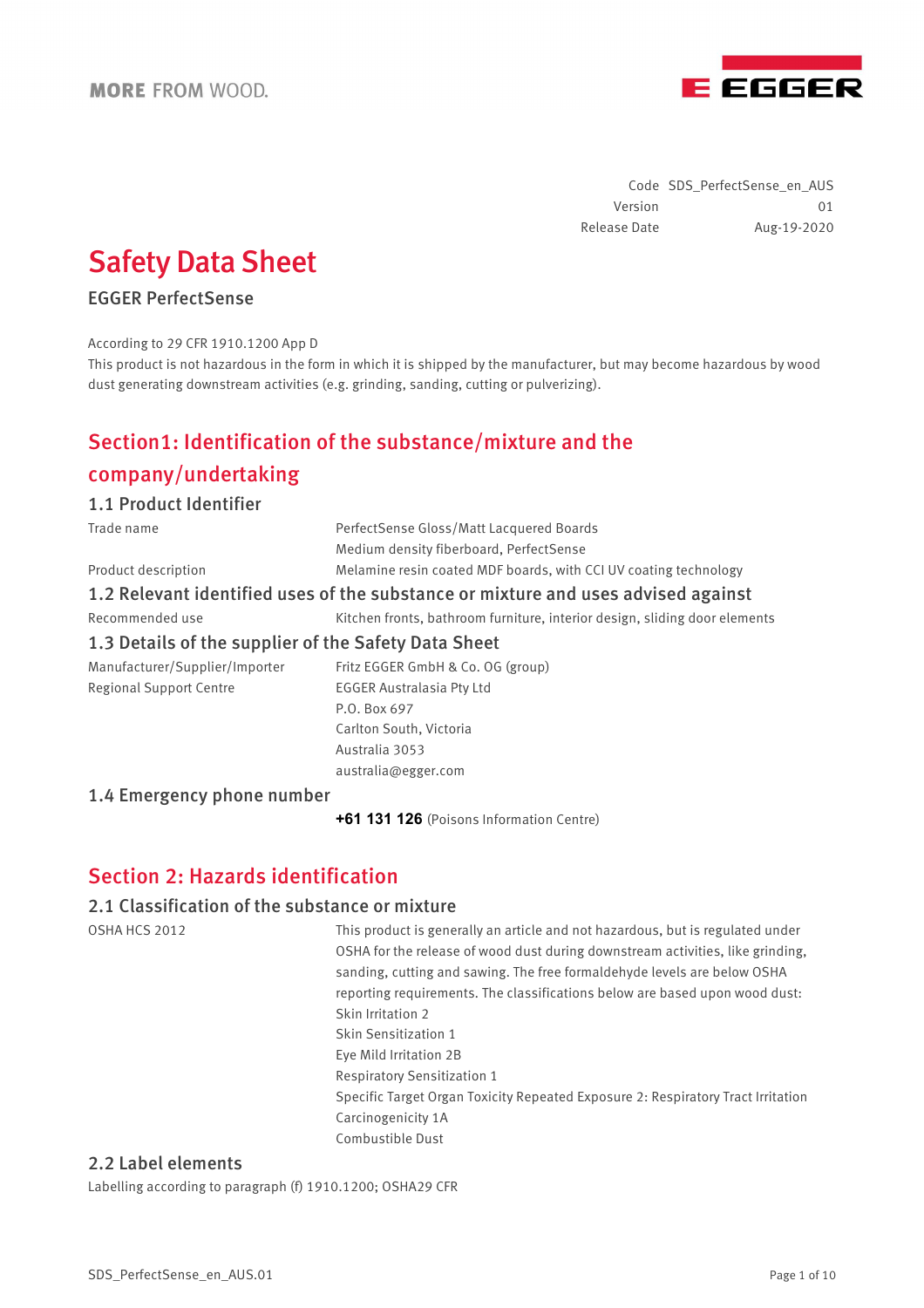Hazard pictograms





# Signal word **DANGER**

| <b>Hazard statements</b>           | May form combustible dust concentrations in air                                |
|------------------------------------|--------------------------------------------------------------------------------|
|                                    | H315 Causes skin irritation                                                    |
|                                    | H317 May cause an allergic skin reaction                                       |
|                                    | H320 Causes eye irritation                                                     |
|                                    | H334 May cause allergy or asthma symptoms or breathing difficulties if inhaled |
|                                    | H335 May cause respiratory irritation                                          |
|                                    | H350 May cause cancer (inhalation)                                             |
|                                    | H373 Causes damage to organs through prolonged or repeated exposure            |
|                                    | (inhalation)                                                                   |
| Precautionary statements           | P202 Do not handle until all safety precautions have been read and understood  |
|                                    | P210 Keep away from heat/sparks/open flames/hot surfaces - no smoking          |
|                                    | P260 Do not breathe dust                                                       |
|                                    | P271 Use only outdoors or in a well-ventilated area                            |
|                                    | P280 Wear protective gloves/protective clothing/eye protection                 |
|                                    | P302+P352+P305+P351+P338 On contact: Wash thoroughly with water                |
|                                    | P308+P337+P314+P340+ P264 If exposed or concerned: Get medical                 |
|                                    | advice/attention if you feel unwell, move to fresh air                         |
| 2.3 Other hazards                  |                                                                                |
| Results of PBT and vPvB assessment |                                                                                |
| PBT                                | Not applicable                                                                 |
| vPvB                               | Not applicable                                                                 |
| OSHA HCS 2012                      | This product is not considered hazardous under the U.S. OSHA 29 CFR            |
|                                    | 1910.1200 Hazard Communication Standard in the form in which it is shipped,    |
|                                    | but may become hazardous by wood dust generating downstream activities         |
|                                    | (e.g. grinding, sanding, cutting or pulverizing).                              |
| <b>NFPA</b>                        | Health=1, Flammability=1, Reactivity=0, Special Information=None               |

HMIS Health=1\*, Flammability=1, Reactivity=0, PFE=E \*Chronic Health Hazard

E=Safety glasses, gloves, and a dust respirator

# Section 3: Composition/information on ingredients

## 3.2 Chemical characterization: Mixtures

| Description | The products are composed of wood and cured amino resins. See Section 8 for<br>exposure limits discussion.                |  |
|-------------|---------------------------------------------------------------------------------------------------------------------------|--|
|             | Components shown below may appear in some or in various combinations in a                                                 |  |
|             | particular product. With the exception of Formaldehyde, only components<br>above the appropriate cut-off limit are shown. |  |
|             | The raw MDF is covered with melamine impregnated paper and lacquer based                                                  |  |
|             | on acrylic acid. In the finished products the resin and the lacquer is cured.                                             |  |
|             | tuled contains trace amounts of usrious chamicals present in the equivanment which are absorbed by trees through          |  |

\*Wood contains trace amounts of various chemicals present in the environment, which are absorbed by trees through natural growth. A comprehensive listing of species is available upon request.

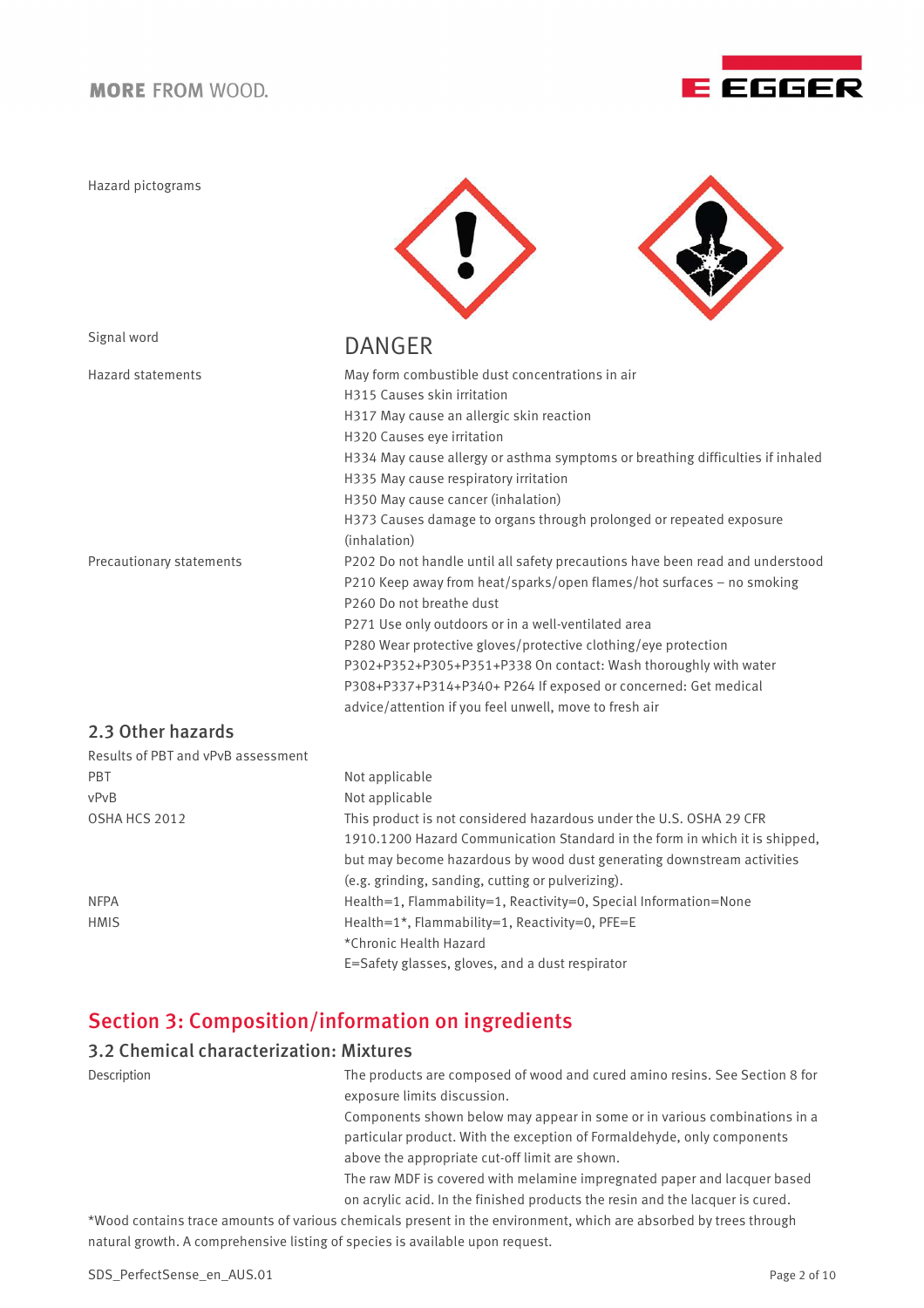

All wood based products at EGGER for the US-market are certified according to the strict California Air Resources Board (CARB)/ TSCA Title VI.

CALIFORNIA RESIDENTS: This product can expose you to chemicals including Formaldehyde which are known to the State of California to cause cancer. For more information go to www.P65Warnings.ca.gov

## Section 4: First aid measures

#### 4.1 Description of first aid measures

| General information | No special measures required                                                                                       |
|---------------------|--------------------------------------------------------------------------------------------------------------------|
| Inhalation          | If breathing is difficult, remove victim to fresh air and keep at rest in a position<br>comfortable for breathing. |
| <b>Skin</b>         | Wash with plenty of soap and water. If skin irritation occurs: Get medical                                         |
|                     | advice/attention. Take off contaminated clothing and wash before reuse. After                                      |
|                     | contact with the molten product, cool rapidly with cold water                                                      |
| Eye                 | Rinse cautiously with water for several minutes. Remove contact lenses, if                                         |
|                     | present and easy to do. Continue rinsing. If eye irritation persists: Get medical                                  |
|                     | advice/attention.                                                                                                  |
| Ingestion           | Rinse mouth thoroughly with water. Get medical attention if you feel unwell and                                    |
|                     | contact a poison control center or medical professional.                                                           |

## 4.2 Most important symptoms and effects, both acute and delayed

Refer to Section 11 – Toxicological Information

## 4.3 Indication of any immediate medical attention and special treatment needed

No further relevant information available

## Section 5: Firefighting measures

## 5.1 Extinguishing media

Use firefighting measures that suit the environment Water Fire-extinguishing powder Carbon dioxide Foam

## 5.2 Special hazards arising from the substance or mixture

Medium density fiberboard s are a Class A combustible material. If involved in a fire, product will burn.

Medium density fiberboard s are not an explosion hazard. Sawing, sanding, or machining medium density fiberboards can result in the by-product wood dust. Wood dust may present a strong to severe explosion hazard if a dust cloud contacts an ignition source.

Airborne concentrations of 15 grams per cubic meter are often used as the lower explosive limit (LEL) for wood dusts. OSHA interprets the explosive level as having no visibility within five feet or less.

In case of fire, the following gases can be released:

Carbon dioxide (CO<sub>2</sub>), Carbon monoxide (CO), Oxides of Nitrogen, Aldehydes, Cyanides and other hazardous gases and particles

## 5.3 Advice for firefighters

Protective equipment Mouth respiratory protective device Additional information Prevent formation of dust Dispose of fire debris and contaminated firefighting water in accordance with official regulations.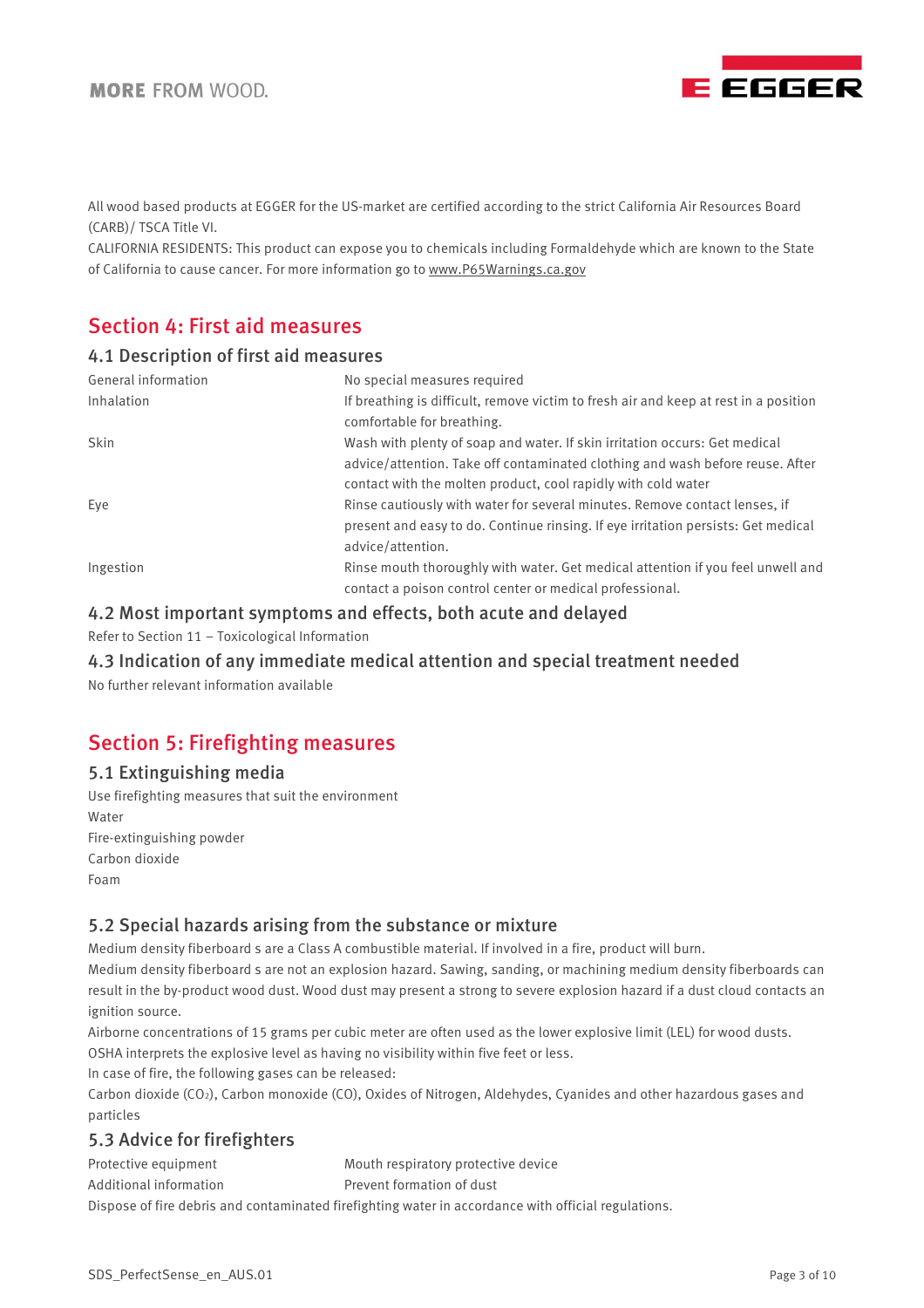

## Section 6: Accidental release measures

## 6.1 Personal precautions, protective equipment and emergency procedures

Personal Precautions **Do not breathe dust.** 

Emergency Procedures No emergency procedures are expected to be necessary if material is used under ordinary conditions as recommended.

#### 6.2 Environment precautions

No special measures required

## 6.3 Methods and material for containment and cleaning up

Not applicable for product in purchased form. Dust generated from sawing, sanding, drilling or routing this product may be vacuumed or shoveled for recovery or disposal. Wood dust clean-up and disposal activities should be accomplished in a manner to minimize of airborne dust.

Dispose of the material collected according to regulations

#### 6.4 Reference to other sections

See Section 7 for information on safe handling See Section 8 for information on personal protection equipment See Section 13 for disposal information

## Section 7: Handling and storage

#### 7.1 Precautions for safe handling

Use good safety and industrial hygiene practices. Minimize dust generation and accumulation. Routine housekeeping should be instituted to ensure that dusts do not accumulate on surfaces. Wear a respiratory mask if using hand tools without a dust extraction device. Observe all liability insurance association regulations for commercial processing operations (e.g. safety goggles).

# Information on protection against explosions and fires

Avoid formation of dust

## 7.2 Conditions for safe storage, including any incompatibilities

Storage Storage No special precautions for handling product. Use good safety and industrial hygiene practices. Minimize dust generation and accumulation. Routine housekeeping should be instituted to ensure that dusts do not accumulate on surfaces.

Keep away from ignition sources

## 7.3 Specific end use(s)

No further relevant information available

## Section 8: Exposure controls/personal protection

#### 8.1 Control parameters

Wood dust needs to be controlled while cutting, sawing, drilling or other dust generating processes are performed.

#### 8.2 Exposure controls

|              | Result      | ACGIH 2007             | <b>NIOSH</b>               | <b>OSHA</b>                 |
|--------------|-------------|------------------------|----------------------------|-----------------------------|
| Wood dust    | <b>TWAs</b> | 1mg/m <sup>3</sup> TWA | 1mg/m <sup>3</sup> TWA     | $15mg/m3$ , total           |
|              |             | As Wood dust, all soft | As Wood dust, all soft and | $dust(5mg/m3)$ , respirable |
|              |             | and hard woods         | hard woods                 | fraction)                   |
|              |             |                        |                            | (as nuisance dust)          |
| Formaldehyde | <b>TWAs</b> | 0.3ppm TLV             | $0.016$ ppm TWA, $0.1$ ppm | 0.75ppm TWA, 2ppm           |
| $(50-00-0)$  |             |                        | Ceiling (15 minutes)       | STEL, 0.5ppm action         |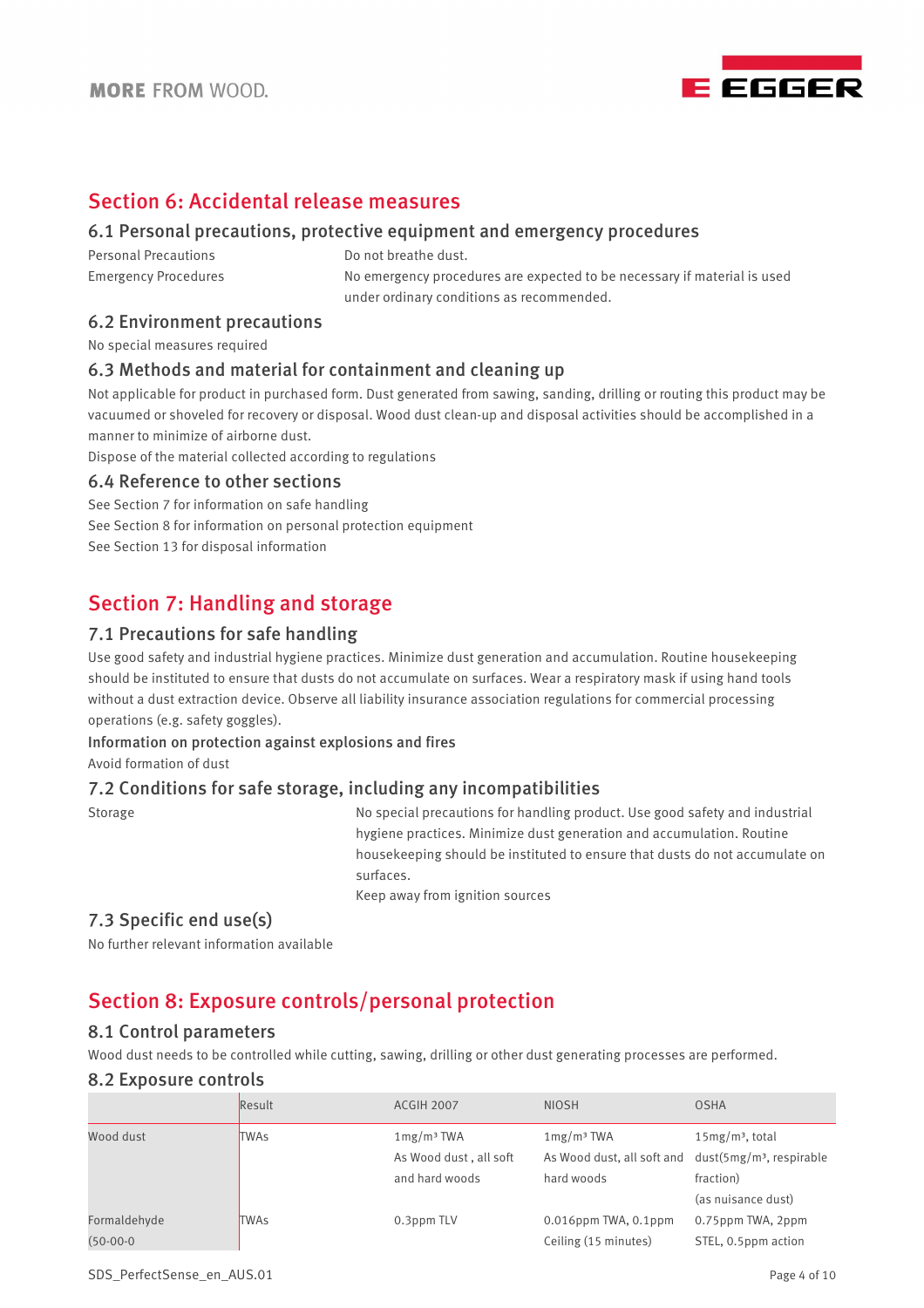

level

Engineering measures/ controls and the Adequate ventilation systems as needed to control concentrations of airborne contaminants below applicable threshold limit values. Due to the explosive potential of wood dust when suspended in air, precautions should be taken during sanding, sawing or machining of wood products to prevent sparks or other ignition sources in ventilation equipment. Use of totally enclosed motors is recommended.



Respiratory Use of a NIOSH/MSHA approved dust respirator is recommended where airborne dust levels exceed appropriate PELs and TLVs Eye/Face Wear safety glasses

Hands Wear protective gloves – Rubberized cloth, canvas or leather gloves

Skin/Body Sumplem Mearlong sleeves and/or protective coveralls.

General Industrial Hygiene Considerations Practice good housekeeping and avoid creating/breathing dust. Do not allow dust to collect. Maintain, clean, and fit test respirators I accordance with OSHA regulations.

# Section 9: Physical and chemical properties

## 9.1 Information on basic physical and chemical properties

| <b>Physical State</b> | Solid                 | Evaporation rate                 | Not relevant               |
|-----------------------|-----------------------|----------------------------------|----------------------------|
| Color                 | <b>Naries</b>         | <b>Partition coefficient</b>     | Not relevant               |
| Flammability          | D-s2, d0 (EN 13501-1) | Autoignition                     | No data available          |
| Odor                  | No distinctive odor   | <b>Decomposition Temperature</b> | No data available          |
| <b>Vapor Pressure</b> | Not relevant          | Viscosity                        | No data available          |
| Odor threshold        | Not relevant          | Burning time                     | No data available          |
| <b>Vapor Density</b>  | No data available     | Density (raw board)              | approx. $700kg/m3$ (EN323) |
| pH                    | Not relevant          | Oxidizing properties             | No data available          |
| Relative density      | Not relevant          | <b>Explosive limits</b>          | No data available          |
| Melting point         | Not relevant          | Flash point                      | Not relevant               |
| <b>Freezing Point</b> | Not relevant          | <b>Boiling Point</b>             | Not relevant               |
| Solubility            | Not soluble in water  |                                  |                            |

## 9.2 Other information

No further relevant information available.

# Section 10: Stability and reactivity

## 10.1 Reactivity

The product is not reactive under normal conditions of use, storage and transport.



Personal Protective Equipment Pictograms

Environmental Exposure Controls No data available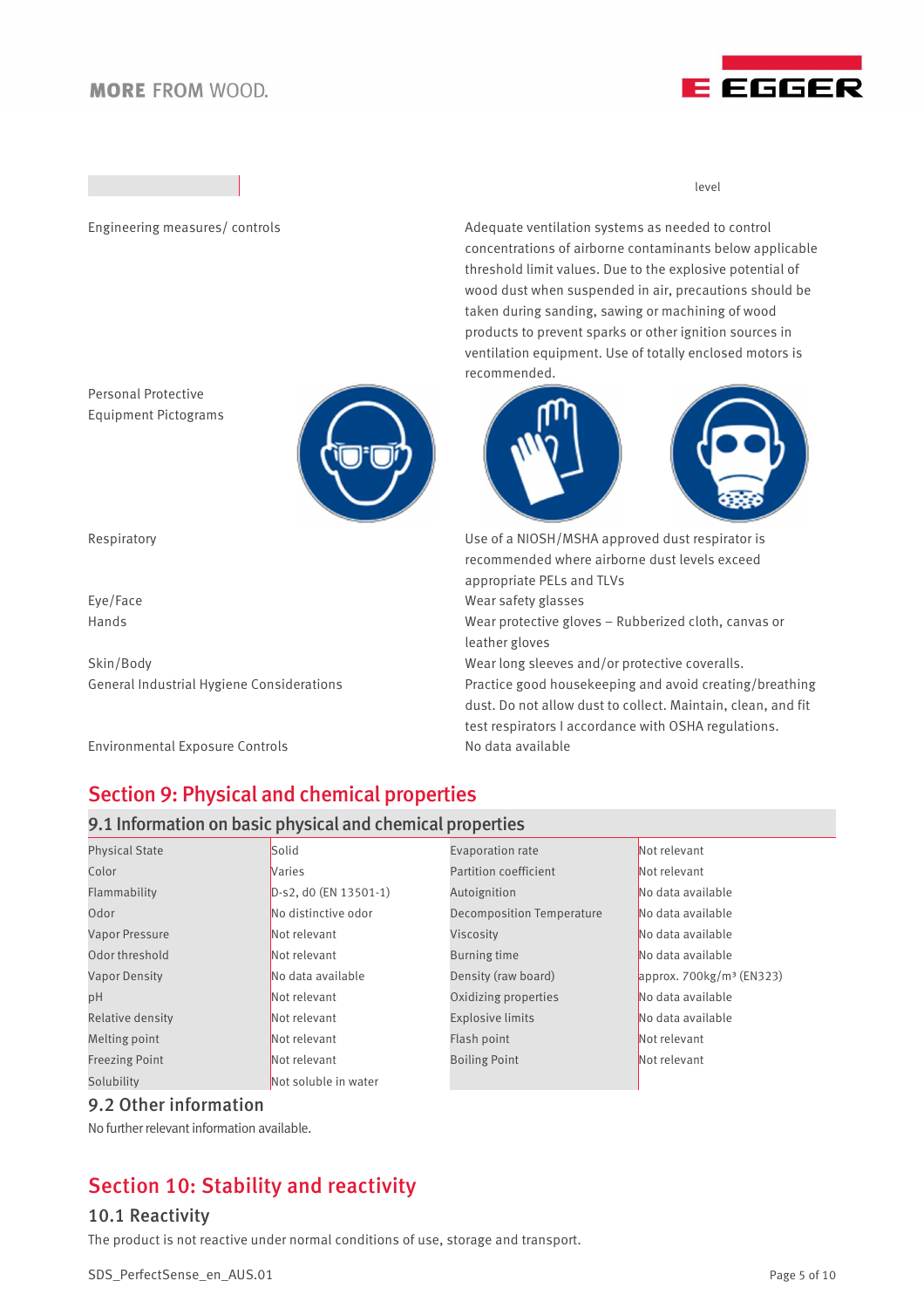

## 10.2 Chemical stability

Stable under recommended storage conditions Conditions to be avoided: No decomposition if used according to specifications

## 10.3 Possibility of hazardous reactions

No dangerous reactions known

#### 10.4 Conditions to avoid

Exposure to water, ignition source, high relative humidity and high temperature

#### 10.5 Incompatible materials

Incompatible Materials: acids(strong), Oxidizers(strong)

#### 10.6 Hazardous decomposition products

Hazardous decomposition may occur thermal and/or thermal oxidative decomposition can produce irritating and toxic fumes and gases, generating carbon oxides, HCN, aldehydes and organic acids.

## Section 11: Toxicological information

## 11.1 Information on toxicological effects

| <b>Other Material</b>            | Not applicable for product in purchased from. Individual component information is provided<br>below if available |                                                                                          |  |
|----------------------------------|------------------------------------------------------------------------------------------------------------------|------------------------------------------------------------------------------------------|--|
| Components                       |                                                                                                                  |                                                                                          |  |
| Formaldehyde                     | $50-00-0$                                                                                                        | Acute Toxicity: Ingestion/Oral-Rat LD50 > 200mg/kg; Inhalation-Rat LD50<br>0.578mg/l/4h; |  |
| <b>GHS Properties</b>            | Classification                                                                                                   |                                                                                          |  |
| Acute toxicity                   |                                                                                                                  | OSHA HCS 2012 - Acute Toxicity - Data lacking (Oral, dermal, inhalation)                 |  |
| Aspiration hazard                | OSHA HCS 2012 - Data lacking                                                                                     |                                                                                          |  |
| Carcinogenicity                  | OSHA HCS 2012 -- Carcinogenicity 1A                                                                              |                                                                                          |  |
| <b>Germ Cell Mutagenicity</b>    | OSHA HCS 2012 - Data lacking                                                                                     |                                                                                          |  |
| Skin corrosion/Irritation        | OSHA HCS 2012 - Skin Irritation 2                                                                                |                                                                                          |  |
| Skin sensitization               | OSHA HCS 2012 - Skin Sensitizer1                                                                                 |                                                                                          |  |
| STOT-RE                          | OSHA HCS 2012 - Specific target Organ Toxicity Repeated Exposure 2                                               |                                                                                          |  |
| STOT-SE                          | OSHA HCS 2012 - Specific target Organ Toxicity Single Exposure 3: respiratory Tract Irritation                   |                                                                                          |  |
| <b>Toxicity for Reproduction</b> | OSHA HCS 2012 - Data lacking                                                                                     |                                                                                          |  |
| Respiratory sensitization        | OSHA HCS 2012 - Respiratory Sensitizer 1                                                                         |                                                                                          |  |
| Serious eye damage/Irritation    | OSHA HCS 2012 - Eye Mild Irritation 2B                                                                           |                                                                                          |  |
| <b>Target Organs</b>             |                                                                                                                  | Skin/dermal. Lungs, Respiratory System                                                   |  |
| Route(s) of entry/exposure       | Inhalation, Skin, eye                                                                                            |                                                                                          |  |
| <b>Medical Conditions</b>        | Dusts may aggravate asthma or other respiratory disorders.                                                       |                                                                                          |  |
| Aggravated by Exposure           |                                                                                                                  |                                                                                          |  |
| <b>Potential Health Effects</b>  |                                                                                                                  |                                                                                          |  |

No adverse health effects expected if the product is handled in accordance with this Safety Data Sheet and the product label. Symptoms or effects that may arise if the product is mishandled and overexposure occurs include:

## Inhalation

| Acute(Immediate)  | May cause respiratory irritation                                                  |
|-------------------|-----------------------------------------------------------------------------------|
| Chronic (Delayed) | Repeated and prolonged exposure may cause cancer. Repeated and prolonged exposure |
|                   | may cause sensitization of the respiratory system.                                |
|                   |                                                                                   |

## Skin

| Acute(Immediate) | May cause irritation                                    |
|------------------|---------------------------------------------------------|
| Chronic(Delayed) | Repeated and prolonged exposure may cause sensitization |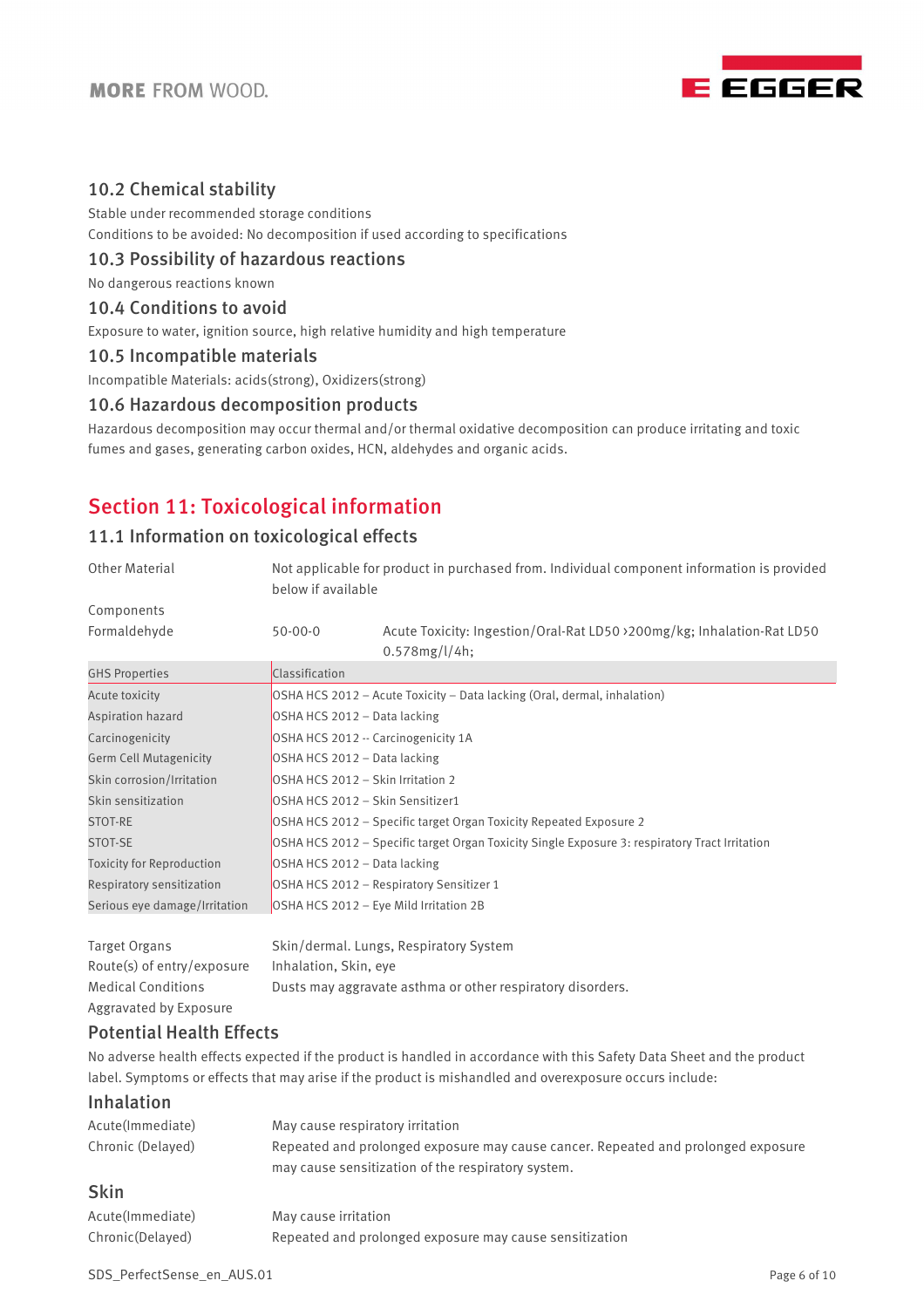

## Eye

Acute (Immediate) May cause irritation Chronic(Delayed) No data available

## Ingestion

Acute(Immediate) Under normal conditions of use, no health effects are expected. Chronic(Delayed) Under normal conditions of use, no health effects are expected. Carcinogenic Effects Wood dust is listed by NTP known to be a Human Carcinogen(10th Report), IARC Monographs: Wood dust, group 1 – IARC Group 1: Carcinogenic to humans; sufficient evidence of carcinogenicity. This classification is primarily baes on studies showing an association between occupational exposure to wood dust and adenocarcinoma of the nasal cavities and paranasal sinuses. IARC di d not find sufficient evidence of an association between occupational exposure to wood dust and cancers of the hypopharynx, oropharynx, lymphatic and hematopoietic systems, lungs, stomach, colon or rectum.

## Carcinogenic Effects

|                             | <b>CAS</b>    | <b>OSHA</b>            | <b>IARC</b>            | <b>NTP</b>  |
|-----------------------------|---------------|------------------------|------------------------|-------------|
| Wood dust as Wood dust, all | Not Available | Not Listed             | Group 1-Carcinogenic   | Known Human |
| soft and hard woods         |               |                        |                        | Carcinogen  |
| Formaldehyde                | $50-00-0$     | Specifically Regulated | Group 1 – Carcinogenic | Known Human |
|                             |               | Carcinogen             |                        | Carcinogen  |

# Section 12: Ecological information

## 12.1 Toxicity

Formaldehyde: EC50 5,8mg/l/48h (Daphnia magna) Not applicable for medium density fiberboard

## 12.2 Persistence and degradability

No further relevant information available

## 12.3 Bioaccumulative potential

Formaldehyde: log Pow: 0,35 Not applicable for medium density fiberboard

#### 12.4 Mobility in soil

No further relevant information available General notes Generally not hazardous for water

#### 12.5 Results of PBT and vPvB assessment

PBT Not applicable

vPvB Not applicable

## 12.6 Other adverse effects

No further relevant information available

# Section 13: Disposal considerations

## 13.1 Waste treatment methods

| Recommendation         | Disposal according to local regulations                                    |
|------------------------|----------------------------------------------------------------------------|
| Uncleaned packaging    |                                                                            |
| <b>Recommendations</b> | Dispose of packaging according to regulations on the disposal of packaging |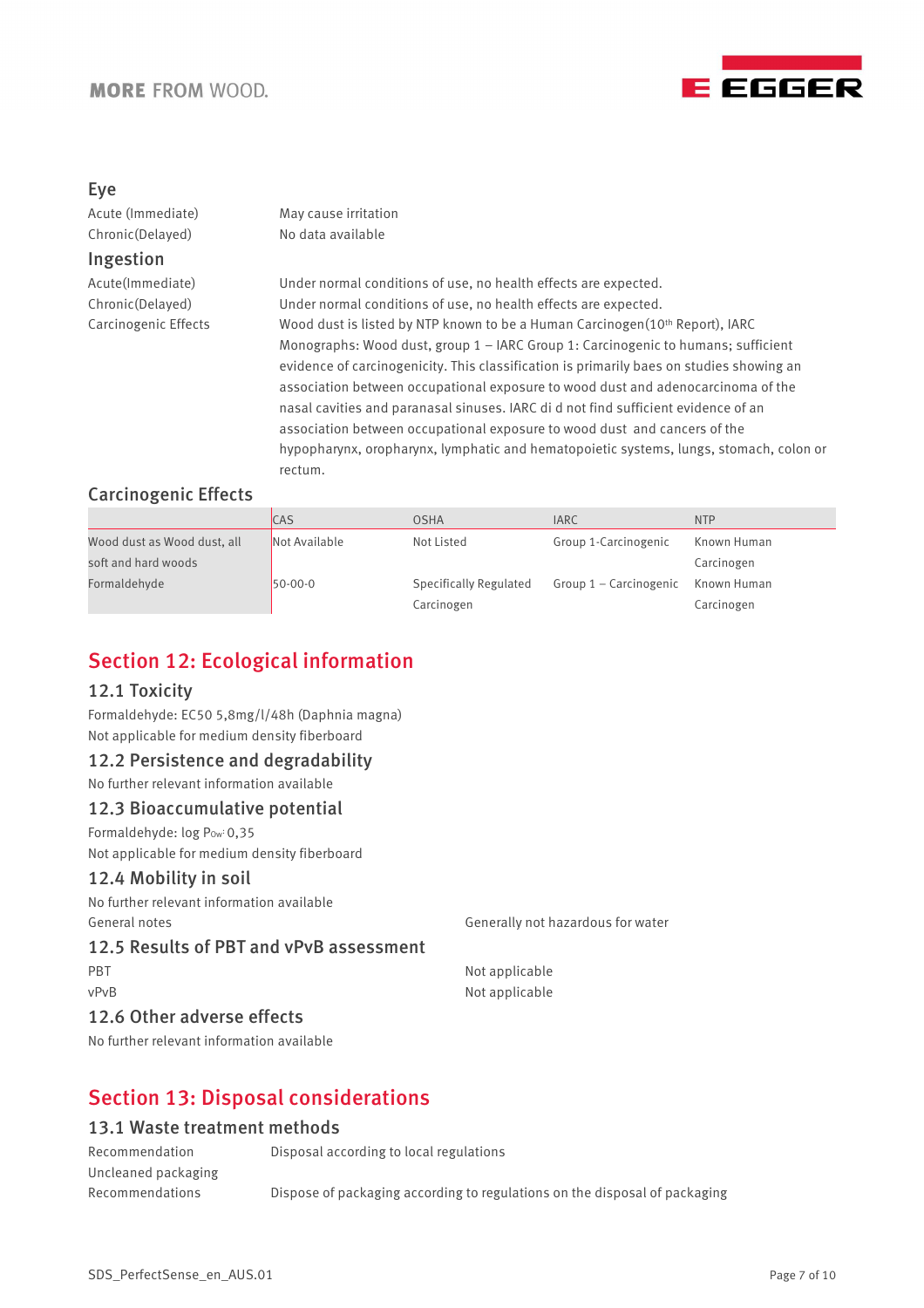

# Section 14: Transport information

| 14.1 UN-number                                                          |      |
|-------------------------------------------------------------------------|------|
| ADR, ADN, IMDG, IATA                                                    | Void |
| 14.2 UN proper shipping name                                            |      |
| ADR, ADN, IMDG, IATA                                                    | Void |
| 14.3 Transport hazard class(es)                                         |      |
| ASR, ADN, IMDG, IATA class                                              | Void |
| 14.4 Packing group                                                      |      |
| ADR, IMDG, IATA                                                         | Void |
| <b>14.5 Environmental hazards</b>                                       |      |
| Not applicable                                                          |      |
| 14.6 Special precautions for user                                       |      |
| Not applicable                                                          |      |
| 14.7 Transport in bulk according to Annex II of Marpol and the IBC Code |      |
| Not applicable                                                          |      |
| UN "Model Regulation"                                                   |      |
| void                                                                    |      |
|                                                                         |      |

# Section 15: Regulatory Information

# 15.1 Safety, health and environmental regulations/legislation specific for the substance or

| mixture                                                            |                |                                                                                     |                   |                                                                                          |  |
|--------------------------------------------------------------------|----------------|-------------------------------------------------------------------------------------|-------------------|------------------------------------------------------------------------------------------|--|
| <b>SARA Hazard Classifications</b>                                 |                |                                                                                     | Acute, Chronic    |                                                                                          |  |
| Inventory                                                          |                |                                                                                     |                   |                                                                                          |  |
| Component                                                          | <b>CAS</b>     | Canada DSL                                                                          |                   | <b>TSCA</b>                                                                              |  |
| Medium density<br>fiberboard                                       | Not applicable | Not listed. All components<br>are on the Canada DSL or<br>are excluded from listing |                   | Not listed. All components are on<br>the TSCA inventory or are excluded<br>from listing. |  |
| Canada – WHMIS – Classifications of Substances                     |                |                                                                                     |                   |                                                                                          |  |
| Medium density fiberboards and ingredients (unless                 |                | N/A                                                                                 |                   | Not listed or below de minims reporting quantities                                       |  |
| listed below)<br>Formaldehyde                                      |                | $50 - 00 - 0$                                                                       | B1, D1A, D2A, D2B |                                                                                          |  |
| Canada - WHMIS - Ingredient Disclosure List                        |                |                                                                                     |                   |                                                                                          |  |
| Medium density fiberboard and ingredients (unless                  |                | N/A                                                                                 |                   | Not listed or below de minims reporting quantities                                       |  |
| listed below)                                                      |                |                                                                                     |                   |                                                                                          |  |
| Formaldehyde                                                       |                | $50 - 00 - 0$                                                                       |                   | 0,1% (concentration in product is below de Minimis)                                      |  |
| U.S.-OSHA - Process Safety Management - Highly hazardous Chemicals |                |                                                                                     |                   |                                                                                          |  |
| Medium density fiberboard and ingredients (unless                  |                | N/A                                                                                 | Not listed        |                                                                                          |  |
| listed below)                                                      |                |                                                                                     |                   |                                                                                          |  |
| Formaldehyde                                                       |                | $50 - 00 - 0$                                                                       | 1000lb TO         |                                                                                          |  |
| Environment                                                        |                |                                                                                     |                   |                                                                                          |  |
| U.S. - CERCLA - Hazardous Substances                               |                |                                                                                     |                   |                                                                                          |  |
| Medium density fiberboard and ingredients (unless                  |                | N/A                                                                                 | Not listed        |                                                                                          |  |
| listed below)                                                      |                |                                                                                     |                   |                                                                                          |  |
| Formaldehyde                                                       |                | $50 - 00 - 0$                                                                       | 100lb final RQ    |                                                                                          |  |
| U.S. - CERCLA/SARA - Section 304 EHS RQ                            |                |                                                                                     |                   |                                                                                          |  |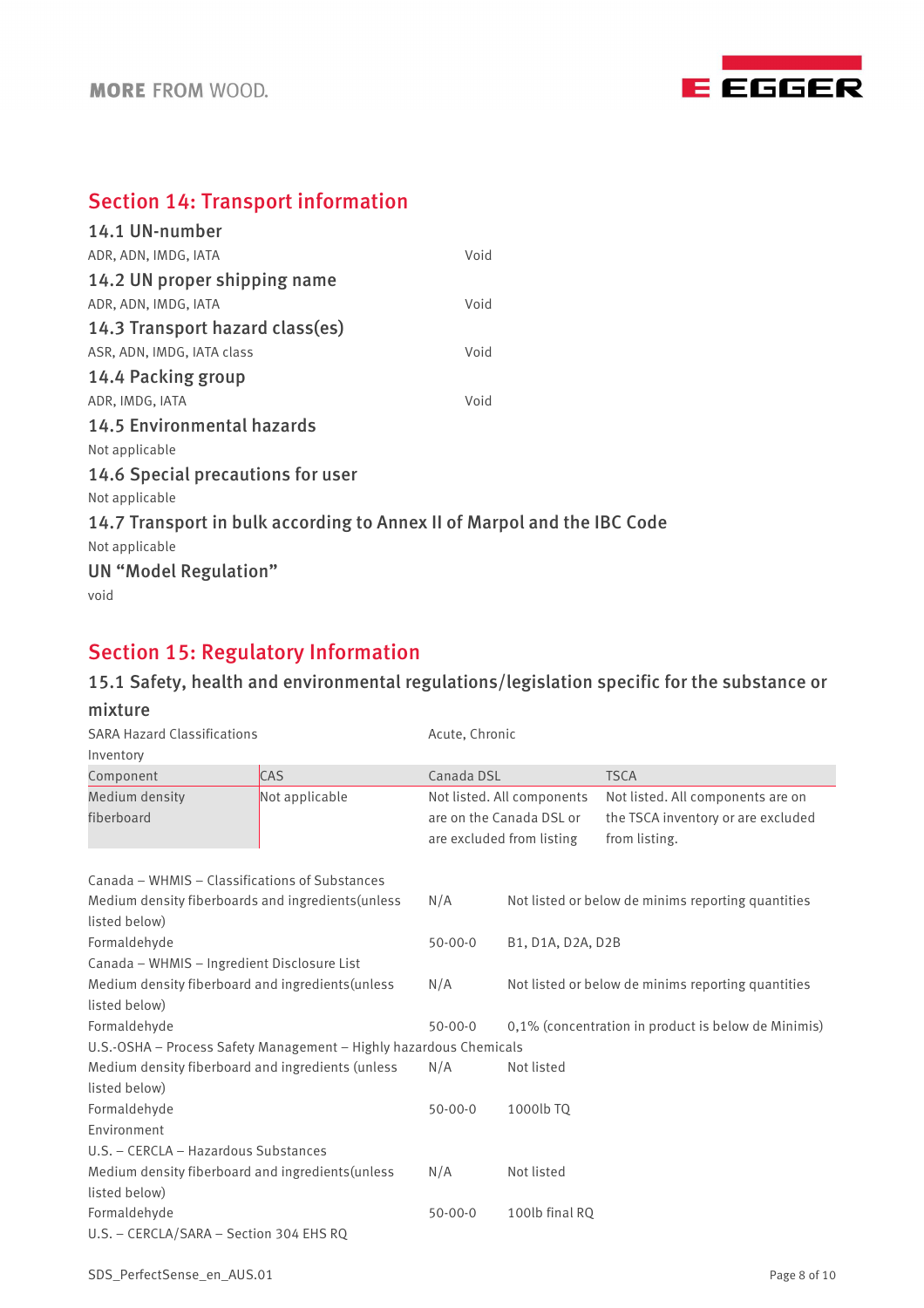

| Medium density fiberboard and ingredients (unless       | N/A           | Not listed                                                                      |
|---------------------------------------------------------|---------------|---------------------------------------------------------------------------------|
| listed below)                                           |               |                                                                                 |
| Formaldehyde                                            | $50 - 00 - 0$ | 100lb EPCRA RQ                                                                  |
| U.S. - EPCRA - Section 302 (EHS) TPQ                    |               |                                                                                 |
| Medium density fiberboard and ingredients (unless       | N/A           | Not listed                                                                      |
| listed below)                                           |               |                                                                                 |
| Formaldehyde                                            | $50 - 00 - 0$ | 500lb TPQ                                                                       |
| U.S. - EPCRA - Section 313 - Toxic Chemicals            |               |                                                                                 |
| Medium density fiberboard and ingredients (unless       | N/A           | Not listed                                                                      |
| listed below)                                           |               |                                                                                 |
| Formaldehyde                                            | $50 - 00 - 0$ | 0.1% de Minimis concentration (Concentration in<br>product is below de Minimis) |
| United States - California                              |               |                                                                                 |
| Environment                                             |               |                                                                                 |
| $U.S. - California - Proposition 65 - Carcinogens List$ |               |                                                                                 |
| Medium density fiberboard and ingredients (unless       | N/A           | Not listed                                                                      |
| listed below)                                           |               |                                                                                 |
| Formaldehyde (gas)                                      | $50 - 00 - 0$ | Carcinogen, NSRL 40µg/day                                                       |
| Wood dust as Wood dust, all soft and hard woods         | N/A           | Carcinogen                                                                      |
| 15.2 Chemical Safety Assessment                         |               |                                                                                 |

A Chemical Safety Assessment has not been carried out

# Section 16: Other information

This information is based on our present knowledge and comes from sources believed to be accurate or otherwise technically correct. However, this shall not constitute a guarantee for any specific product features and shall not establish a legally valid contractual relationship.

| Initial release            | 19.08.2020                                                                            |  |  |
|----------------------------|---------------------------------------------------------------------------------------|--|--|
| <b>Last Revision Date</b>  | 19.08.2020                                                                            |  |  |
| Abbreviations and acronyms |                                                                                       |  |  |
| <b>ADN</b>                 | European Agreement concerning the International Carriage of Dangerous Goods by Inland |  |  |
|                            | Waterways                                                                             |  |  |
| <b>ADR</b>                 | European Agreement concerning the International Carriage of Dangerous Goods by Road   |  |  |
| <b>ACGIH</b>               | Association Advancing Occupational and Environmental Health                           |  |  |
| CAS                        | Chemical Abstracts Service (division of the American Chemical Society)                |  |  |
| CERCLA                     | Comprehensive Environmental Response, Compensation, and Liability Act                 |  |  |
| <b>CFR</b>                 | <b>Code of Federal Regulations</b>                                                    |  |  |
| <b>DSL</b>                 | Domestic substances list                                                              |  |  |
| <b>EHS</b>                 | <b>Extreme Hazardous Substances</b>                                                   |  |  |
| <b>GHS</b>                 | Globally Harmonized System of Classification and Labelling of Chemicals               |  |  |
| <b>HCS</b>                 | <b>Hazard Communication Standard</b>                                                  |  |  |
| <b>IATA</b>                | International Air Transport Association                                               |  |  |
| <b>IBC</b>                 | Intermediate Bulk Container                                                           |  |  |
| <b>IMDG</b>                | International Maritime Code for Dangerous Goods                                       |  |  |
| <b>MSHA</b>                | Mine Safety and Health Administration                                                 |  |  |
| <b>NFPA</b>                | National Fire Protection Association                                                  |  |  |
| <b>NIOSH</b>               | National Institute for Occupational Safety and Health                                 |  |  |
| <b>NPCA</b>                | National Paint Coating Association                                                    |  |  |
| <b>NSRL</b>                | No Significance Risk Level                                                            |  |  |
| <b>OSHA</b>                | Occupational Safety and Health Administration                                         |  |  |
| PEL                        | Personal Exposure Limit                                                               |  |  |
|                            |                                                                                       |  |  |